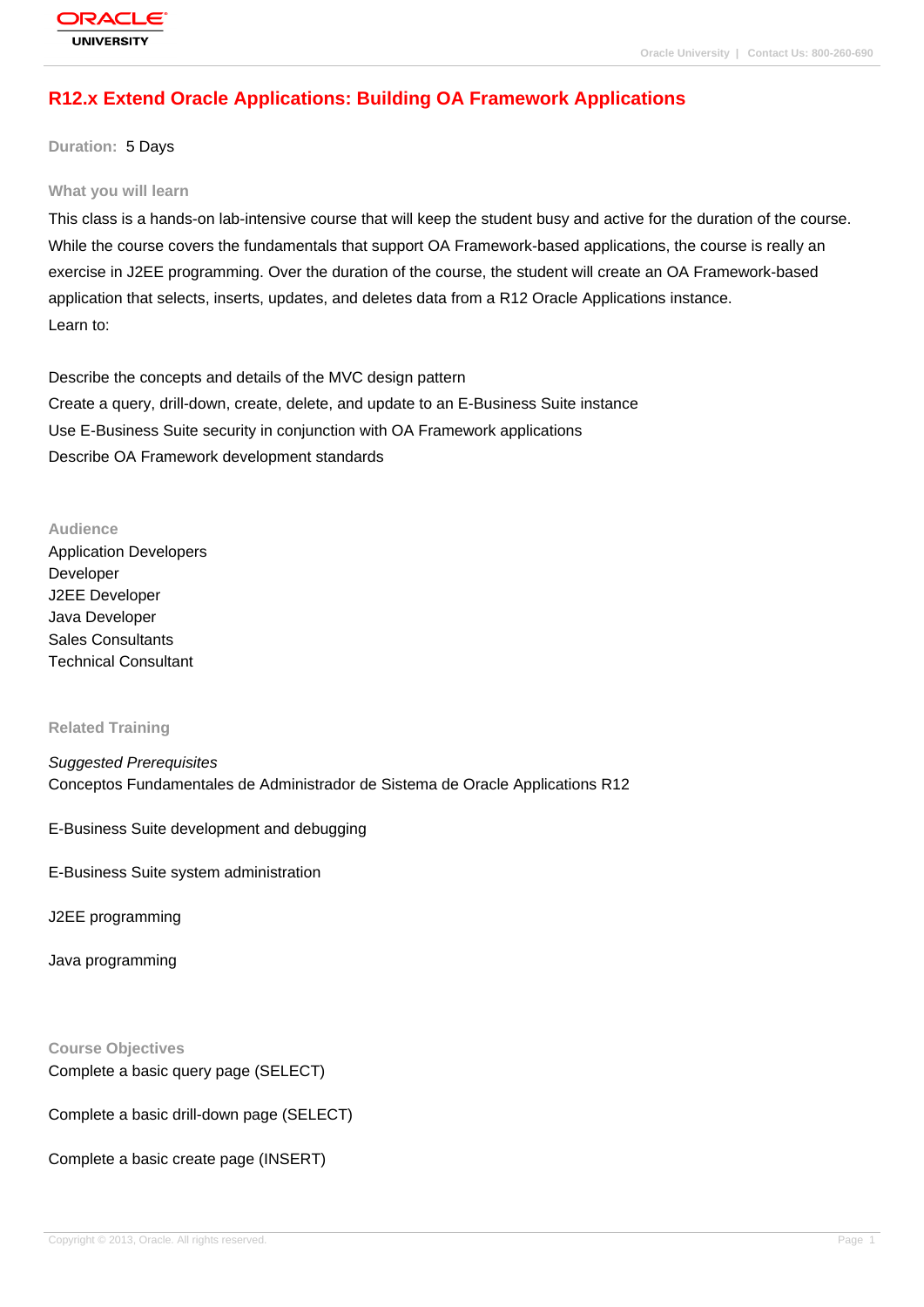Complete a basic delete page (DELETE)

Complete a single-page update page (UPDATE)

Complete a multi-page update (UPDATE)

Understand the foundational concepts and standards of OA Framework-based applications and pages

#### **Course Topics**

**Introduction to OA Framework** Agenda Important Terminology Foundation Knowledge Additional Resources

## **Concepts of the MVC Design Pattern**

JSPs and OA Framework Concepts of the Model Concepts of the View Concepts of the Controller

# **Basics of the Model**

BC4J Model Applications Modules Entity Objects View Objects Other BC4J Objects BC4J Database Interactions

### **Basics of the View**

View-layer Components Workspaces and Projects Pages and Regions Items CSS Styles Attributes Sets

### **Basics of the Controller**

Handling GETs Handling POSTs Common Controller tasks Lab

**Setting Up Your Development Environment** Lab

**OA Framework State Management** Lab